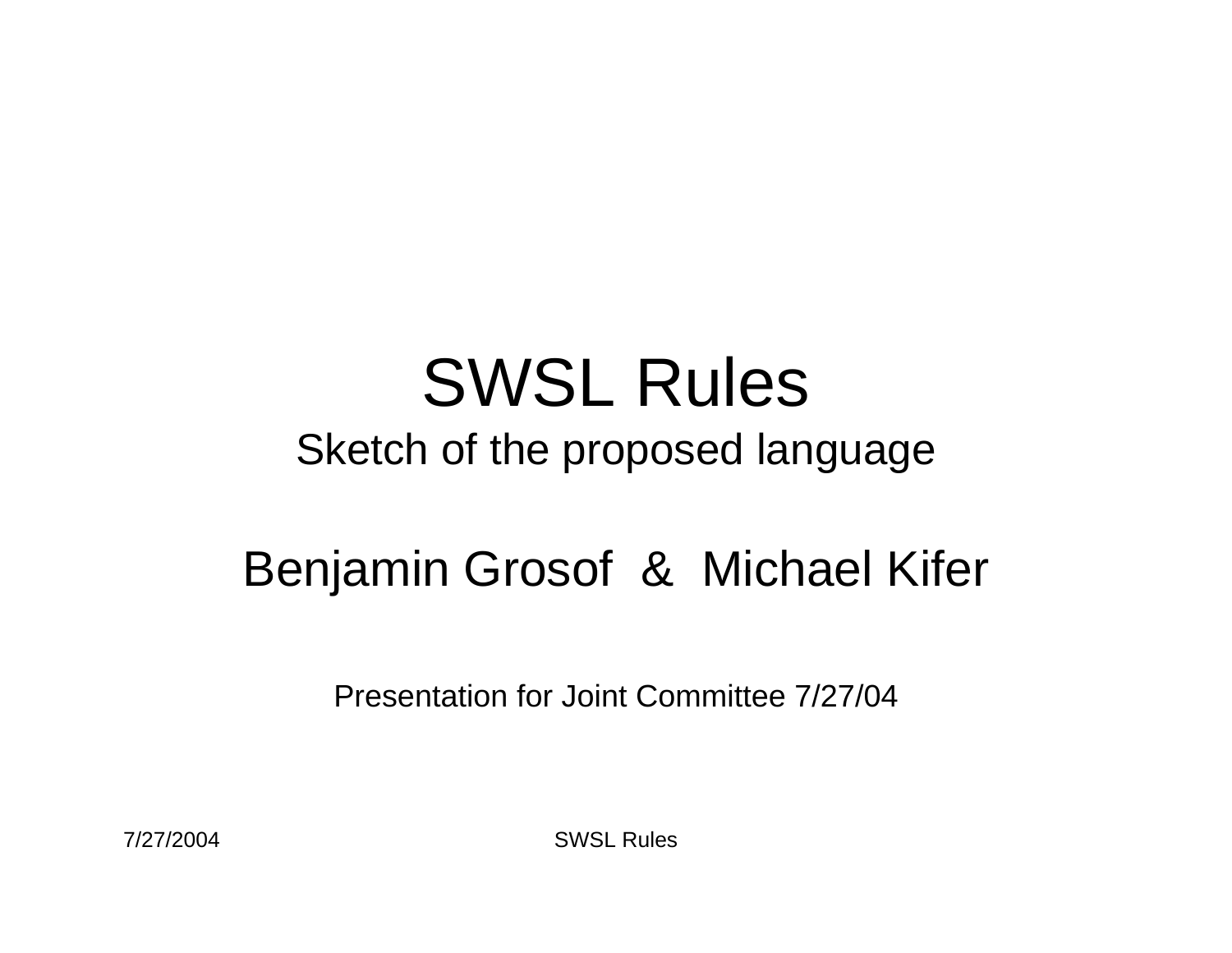## Main Features

- Logic Program based rule language
	- First order (not higher order)
- Expressiveness merges the KR features of:
	- Situated Courteous Logic Programs (SCLP)
	- –HiLog and F-Logic LP
- Plus more Webizing, a few other refinements
- Designed to meet requirements of Semantic Web Services
- Initially a presentation syntax
- Plan to use (extended version of) RuleML as markup syntax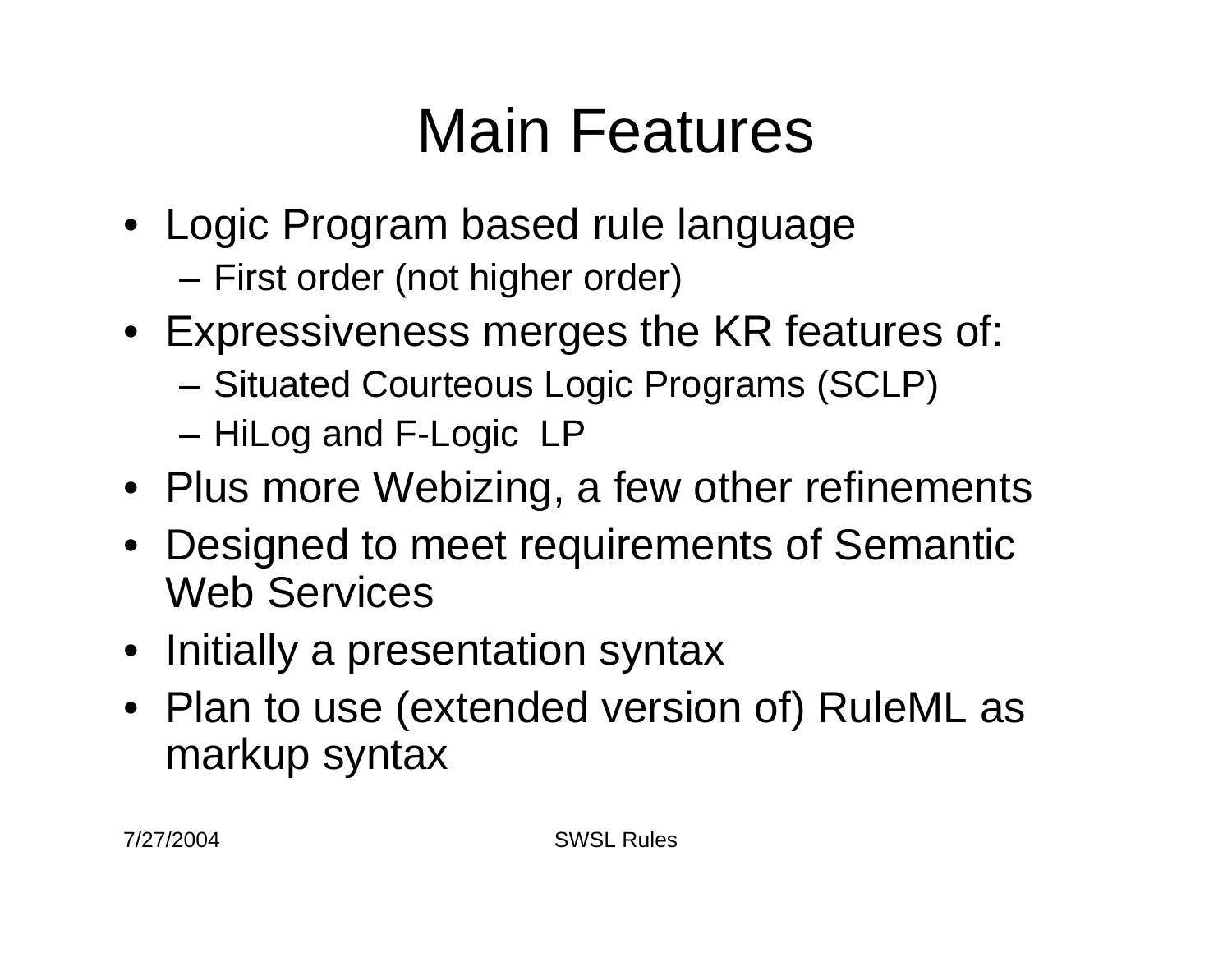## KR features

- Horn LP
- + Negation As Failure
- + Courteous Prioritization (mutex's, limited classical/strong negation, rule labels)
- $\bullet$ + Situated Sensing, built-ins
- + Higher order syntactic sugar cf. HiLog
- + Frame syntax cf. F-Logic
- •+ Lloyd-Topor syntactic sugar
- + Reification (limited)
- $\bullet$  + integrity constraints for type checking [somewhat experimental feature]
- URI's, namespaces
- Include'ing mechanism for importing of knowledge bases (e.g., rules or ontologies)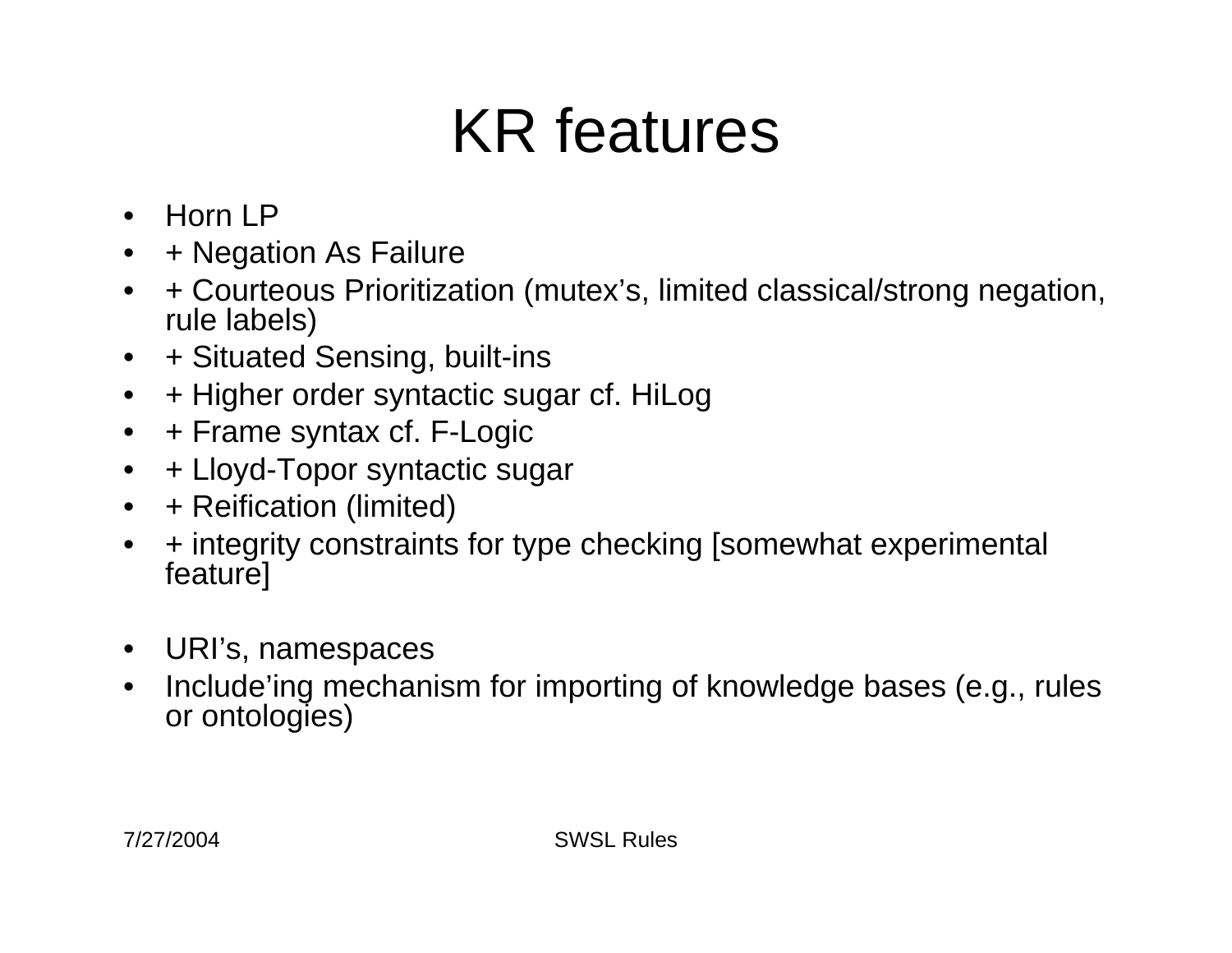## Semantic Web Services Tasks

- Targeted towards especially the "Profile" (nonexecutable aspects of) service descriptions
	- Discovery, advertising, matchmaking
	- Contracts, negotiation
	- Policies, e.g. in contracts or for trust (security, privacy, authorization, access control), and their Monitoring
	- Mapping of information, e.g., between output of one service to input of another, mediation between different ontologies
- Bridge to "Process Model" (executable aspects of) service descriptions which are modeled in FOL.
	- 90% overlap in syntactic constructs between LP and FOL
		- NAF, implication-connective differ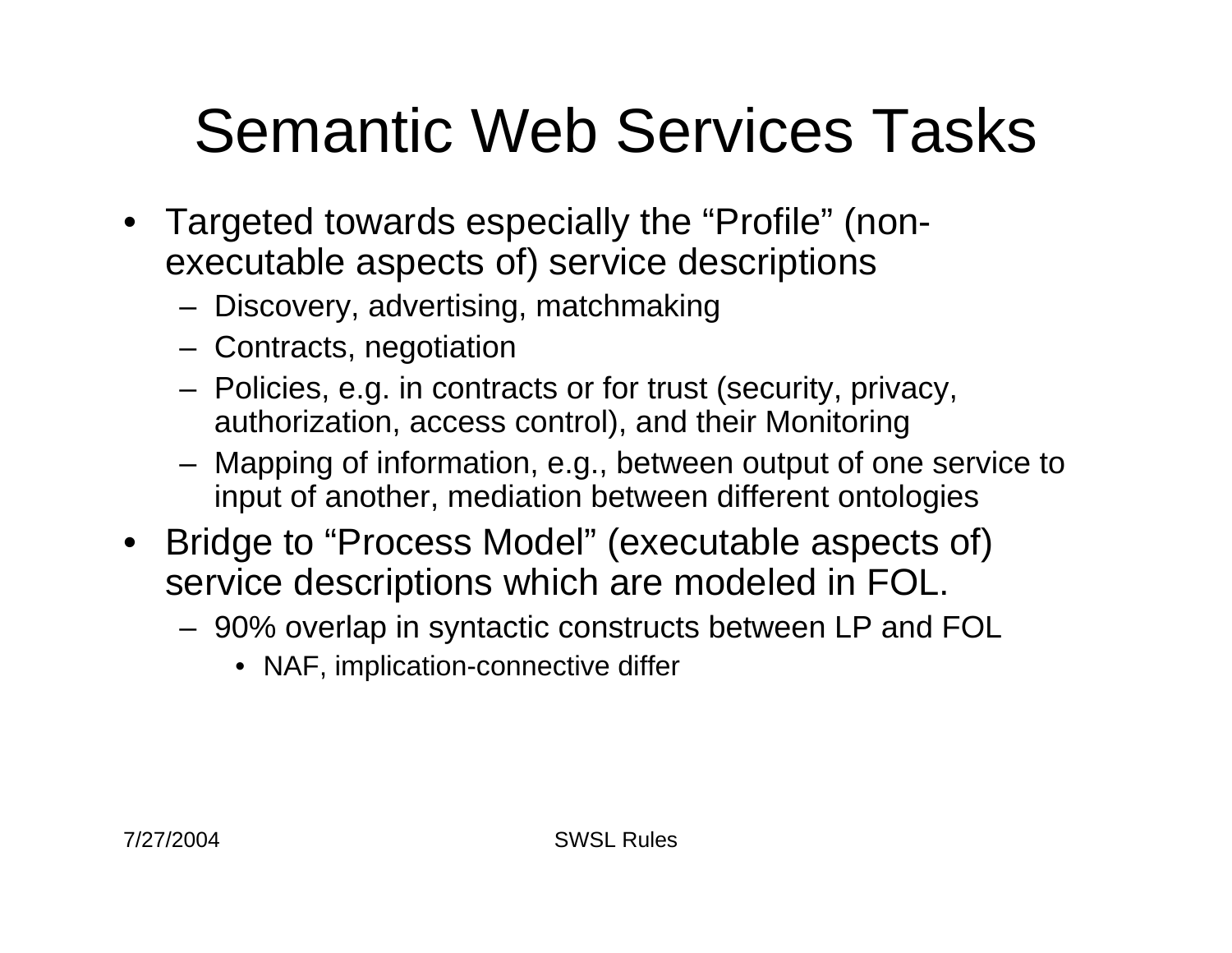# Relationship to OWL

- Includes Description Logic Programs plus some extensions
	- E.g., OWL Lite<sup>-</sup> (extension of DLP)
		- See the paper by de Bruijn, Polleres, Fensel http://www.wsmo.org/2004/d20/v0.2/20040630/
		- OWL Lite - includes the most significant features of OWL Lite
- Includes some of the features of OWL Full
	- Classes as instances
- The exact intersection of SWSL Rules and OWL is not known at this time